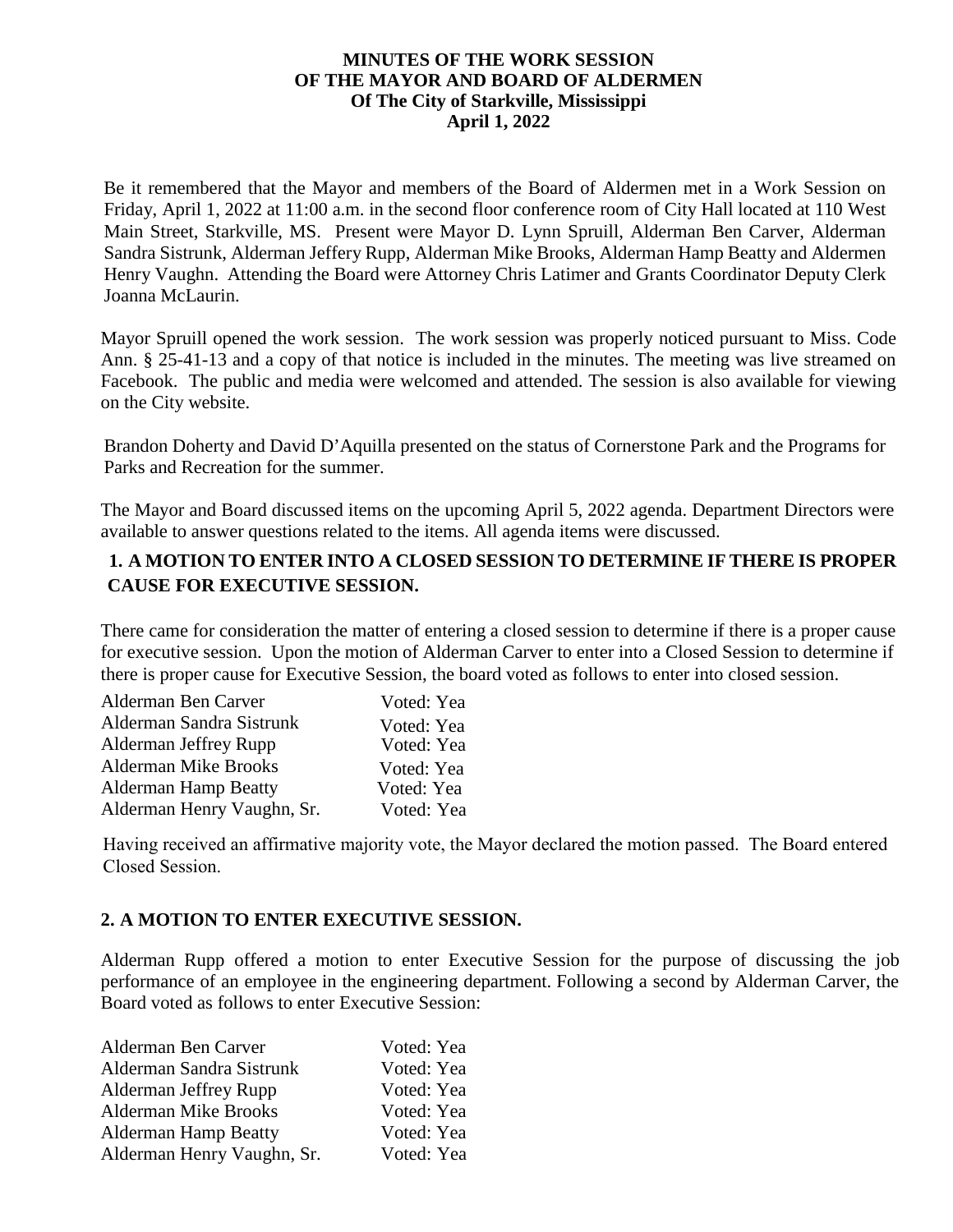Having received a super majority affirmative vote of three-fifths of members present, the Mayor declared the motion passed. The Mayor invited the public back in, and after allowing the public time to enter the room, made the announcement of the Board's decision to enter into Executive Session for the purpose of discussing the job performance of an employee in the engineering department. At this time, the Board entered Executive Session.

### **3. CONSIDERATION OF A MOTION TO RETURN TO OPEN SESSION.**

Alderman Vaughn offered a motion to return to open session. Alderman Beatty seconded the motion and the Board voted as follows to return to open session:

| Alderman Ben Carver         | Voted: Yea |
|-----------------------------|------------|
| Alderman Sandra Sistrunk    | Voted: Yea |
| Alderman Jeffrey Rupp       | Voted: Yea |
| <b>Alderman Mike Brooks</b> | Voted: Yea |
| <b>Alderman Hamp Beatty</b> | Voted: Yea |
| Alderman Henry Vaughn, Sr.  | Voted: Yea |

Having received a majority affirmative vote, the Mayor declared the motion passed. The Mayor invited the public back in and then announced that the Board had taken no action in Executive Session.

The agenda was finalized and items were recommended for the consent agenda.

SIGNED AND SEALED THIS THE DAY OF 2022.

MAYOR D. LYNN SPRUILL

Attest:

\_\_\_\_\_\_\_\_\_\_\_\_\_\_\_\_\_\_\_\_\_\_\_\_\_\_\_\_\_\_\_\_\_\_\_\_\_\_\_\_ Seal JOANNA MCLAURIN, DEPUTY CITY CLERK

\_\_\_\_\_\_\_\_\_\_\_\_\_\_\_\_\_\_\_\_\_\_\_\_\_\_\_\_\_\_\_\_\_\_\_\_\_\_\_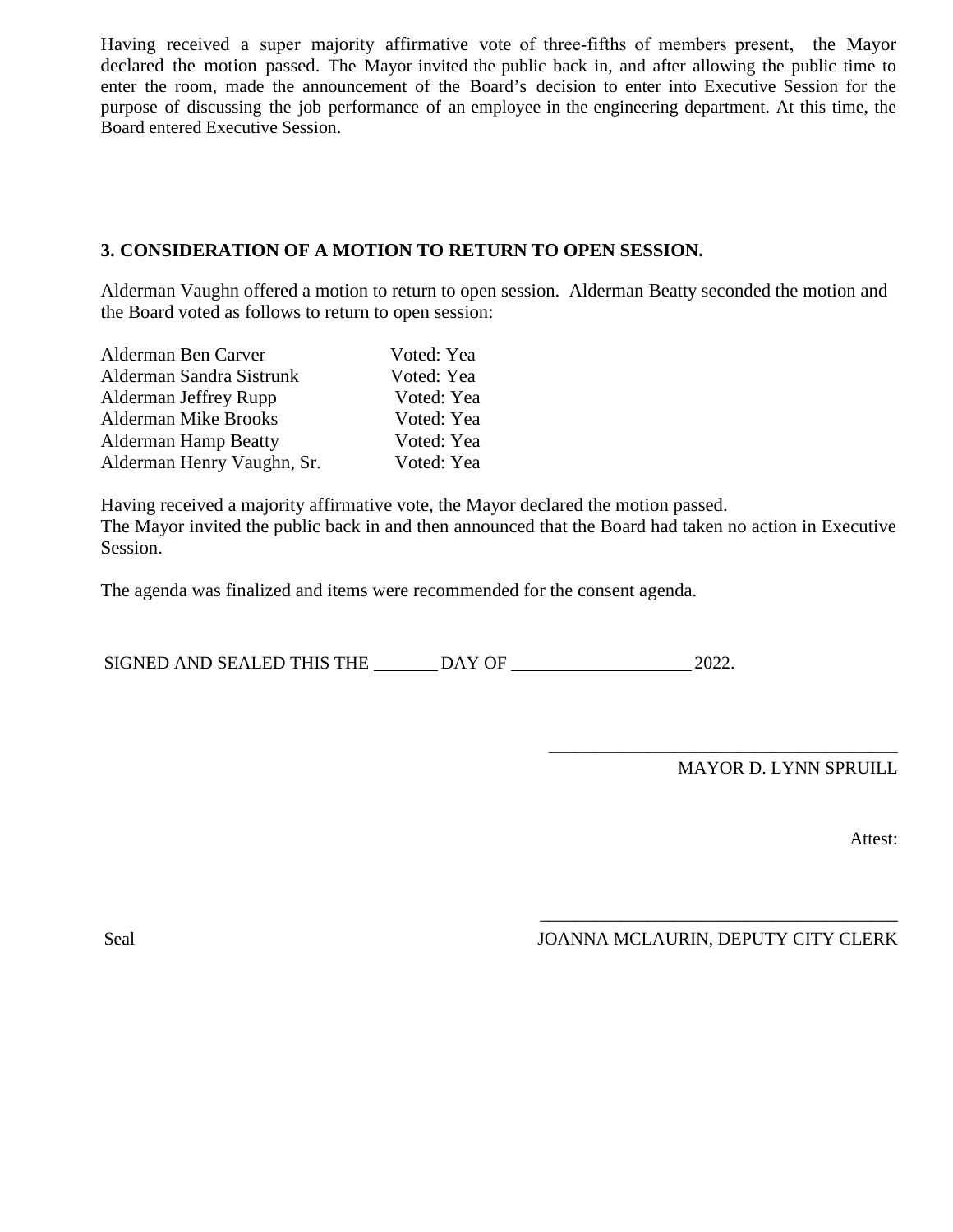

## **THERE WILL BE A WORK SESSION OF THE MAYOR AND BOARD OF ALDERMEN ON FRIDAY, MARCH 25, 2022**

# **AT 11:00 AM IN THE STARKVILLE CITY HALL LOCATED AT 110 WEST MAIN STREET IN THE SECOND FLOOR CONFERENCE ROOM**

The public and media are invited to attend.

*The City of Starkville is accessible to persons with disabilities. Please call the ADA Coordinator at (662) 323-2525 ext. 3119, in advance for any services requested.*